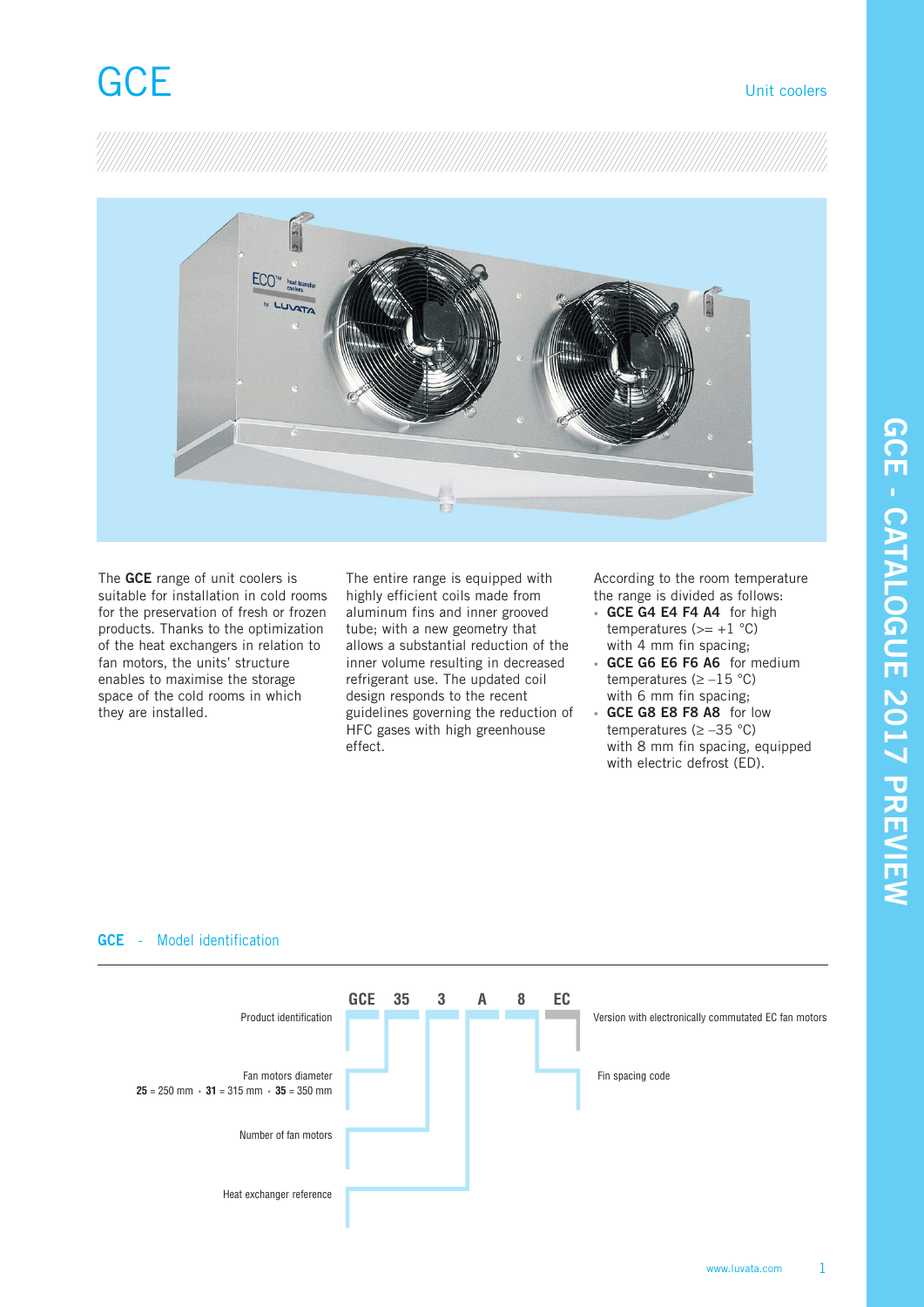B 380 480 930 1380 1830

## Dimensional features

GCE Ø 250 mm



| GCE Ø 315 mm |  |  |
|--------------|--|--|



| GCE Ø 315 | 311 | 312  | 313  | 314  |
|-----------|-----|------|------|------|
| mm        | 874 | 1424 | 1974 | 2524 |
|           | 580 | 1130 | 1680 | 2230 |
|           |     |      |      |      |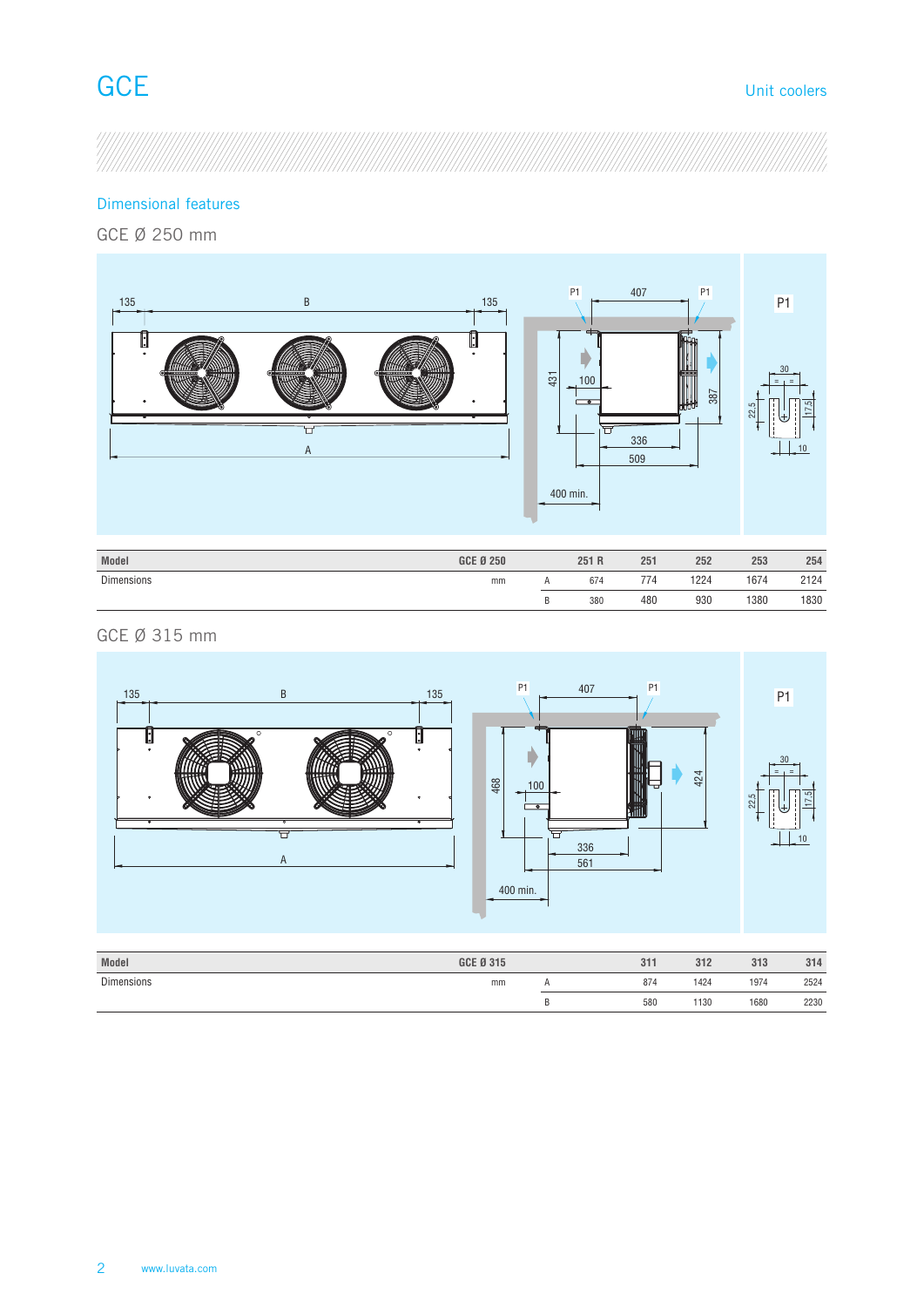## Dimensional features

GCE Ø 350 mm



This range employs three types of standard fan motors:

- **A**) 250 mm diameter, shaded pole single-phase 230V/1/50-60Hz with fiberglass charged polyamide fan guards.
- **B**) 315 mm diameter, external rotor single-phase 230V/1/50-60Hz with built-in electric capacitor and epoxy coated steel fan guard.
- **C**) 350 mm diameter, external rotor single-phase 230V/1/50-60Hz with built-in electric capacitor and epoxy coated steel fan guard.

The electric defrost (ED) versions are equipped with stainless steel heaters with vulcanised terminals preset for 230V/1/50-60Hz (Ø 250 mm) and 400V/3/50-60Hz (Ø 315-350 mm) connections.

The electric parts and casework are connected to an earth terminal, the wiring of the motors and the heaters is carried out in separate IP 54 protection grade junction boxes.

On request the models can be equipped with non-standard: coils, defrosting and fan motors.

C - - - - 1115 1665 D - - - - 1115 1115

> For units with different conditions use the "**Scelte**" selection program.

> For special applications and further information contact our Technical Dept.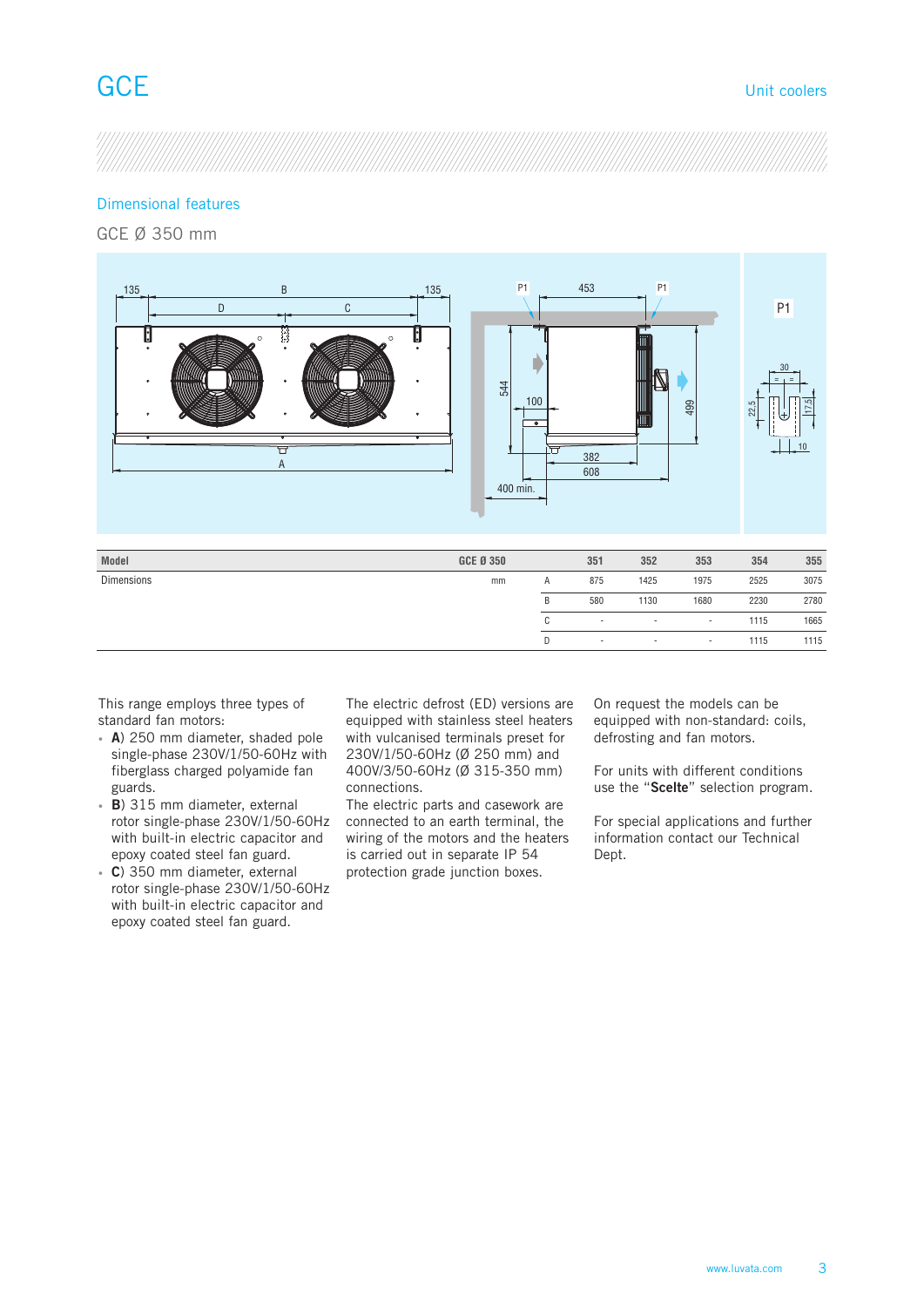## **GCE**

## Technical features

| Model               |                | GCE 251 E4R |      | 251 E4 252 G4 | 252 E4 | 253G4 | 253 E4 254 G4 |      |
|---------------------|----------------|-------------|------|---------------|--------|-------|---------------|------|
| Nominal capacity    | kW             | .45         | 1.67 | 2,87          | 3,29   | 4,18  | 4,83          | 5,56 |
| Air flow            | $m^3/h$        |             | r oo | . o26         | 1536   | 2440  | 2305          | 3250 |
| Air throw           |                |             |      |               |        |       | 10            |      |
| Air throw streamers |                |             |      |               |        |       |               |      |
| Fin spacing         | mm             |             |      |               |        |       |               |      |
| Internal surface    |                |             |      |               | .46    | 1.65  | 2,19          | 2,2  |
| External surface    | m <sup>2</sup> | 56<br>,ں ر  |      |               | 19,4   | 21,9  | 29,1          | 29,2 |
| Coil connections    | In tube (mm)   |             | 12   |               | 12     | 12    | 12            |      |
|                     | Out tube (mm)  |             | 12   |               | 22     | 22    | 22            | 28   |
| Net weight          |                |             | 14.5 |               | 24     | 30    | 33            | 38   |

|                     |                |         |        |        |        |        | <b>Tested</b><br>TÜV SÜD |                     |
|---------------------|----------------|---------|--------|--------|--------|--------|--------------------------|---------------------|
| Model               | GCE            | 251 E6R | 251 E6 | 252 G6 | 252 E6 | 253 G6 | 253 E6                   | 254 G6              |
| Nominal capacity    | kW             | .14     | 1.44   | 2,28   | 2,81   | 3,45   | 4,18                     | $\frac{4,61}{3390}$ |
| Air flow            | $m^3/h$        | 753     | 813    | 695    | 1626   | 2540   | 2430                     |                     |
| Air throw           |                |         |        |        |        | 12     | 11                       | 11                  |
| Air throw streamers |                |         |        |        | . .    |        |                          |                     |
| Fin spacing         | mn             |         |        |        |        |        |                          |                     |
| Internal surface    | m <sup>2</sup> |         | 175    |        | .46    | ,65    | 2,19                     | 2,2                 |
| External surface    | m <sup>2</sup> | : 17    | b,b    | 9,94   | 13,2   | 14,9   | 19,9                     | 19,9                |
| Coil connections    | In tube (mm)   |         | 12     |        | 12     | 12     | 12                       |                     |
|                     | Out tube (mm)  |         | 12     |        | 22     | 22     | 22                       | 22                  |
| Net weight          | m              |         | 13,5   | 20     | 22.5   | 28     | 31                       | 35,5                |

| Model                 | GCE             | 251 E8R | 251 E8 | 252 G8                   | 252 E8                   | 253 G8                   | 253 E8               | 254 G8 |
|-----------------------|-----------------|---------|--------|--------------------------|--------------------------|--------------------------|----------------------|--------|
| Nominal capacity      | kW              | ,07     | 1,23   | 1,96                     | 2,45                     | 2,95                     | 3,66                 | 3,92   |
| Air flow              | $m^3/h$         |         | 840    | 725                      | 1690                     | 2585                     | 2530                 | 3450   |
| Air throw             | m               |         |        |                          |                          |                          | 10                   | 13     |
| Air throw streamers   | m               |         |        |                          | $\overline{\phantom{a}}$ | $\overline{\phantom{a}}$ | $\sim$               | $\sim$ |
| Fin spacing           | mm              |         |        |                          |                          |                          |                      |        |
| Internal surface      | m <sup>2</sup>  |         | 0.73   |                          | .46                      | .65                      | 2,19                 | 2,2    |
| External surface      | m <sup>2</sup>  | 3,97    |        | 7,66                     | 10,2                     | 11,5                     | 15,3                 | 15,3   |
| Coil connections      | In tube (mm)    | 12      | 12     |                          | 12                       | 12                       | 12                   | 12     |
|                       | Out tube (mm)   | 12      | 12     | 22                       | 22                       | 22                       | 22                   | 22     |
| Net weight            | m               | 12      | 13,5   | 20                       | 22,5                     | 28                       | 31                   | 35,5   |
| Common data           |                 |         |        |                          |                          |                          | Tested by<br>TÜV SÜD |        |
| Fan motors            | n° x Ø mm       | 1x250   | 1x250  | 2x250                    | 2x250                    | 3x250                    | 3x250                | 4x250  |
| Fan motors absorp.    |                 | 0.68    | 0.68   | .36                      | 1,36                     | 2,04                     | 2,04                 | 2,72   |
| Nominal power         | W               |         | 95     | $\overline{100}$         | 190                      | 285                      | 285                  | 380    |
| Fan motors absorp. EC |                 | 0,19    | 0.19   | 0.38                     | 0,38                     | 0,57                     | 0,57                 | 0,76   |
| Nominal power EC      | W               | $\sim$  | 26     | 52                       | 52                       | 78                       | 78                   | 104    |
| Circuit capacity      | dm <sup>3</sup> | 0.93    | .07    | l.b                      | 2.14                     | 2.41                     | 3,21                 | 3,2    |
| Electric defrost      | W               | 750     |        | $\overline{\phantom{a}}$ | $\sim$                   | $\overline{\phantom{a}}$ |                      | $\sim$ |

- 1350 2700 2700 3990 3990 5250 1" 1" 1" 1" 1" 1" 1"

1) Option.

• For brine cooler capacities please use "**Scelte**" selection software.

Powerful electric defrost W Drain connection  $\emptyset$  (GAS)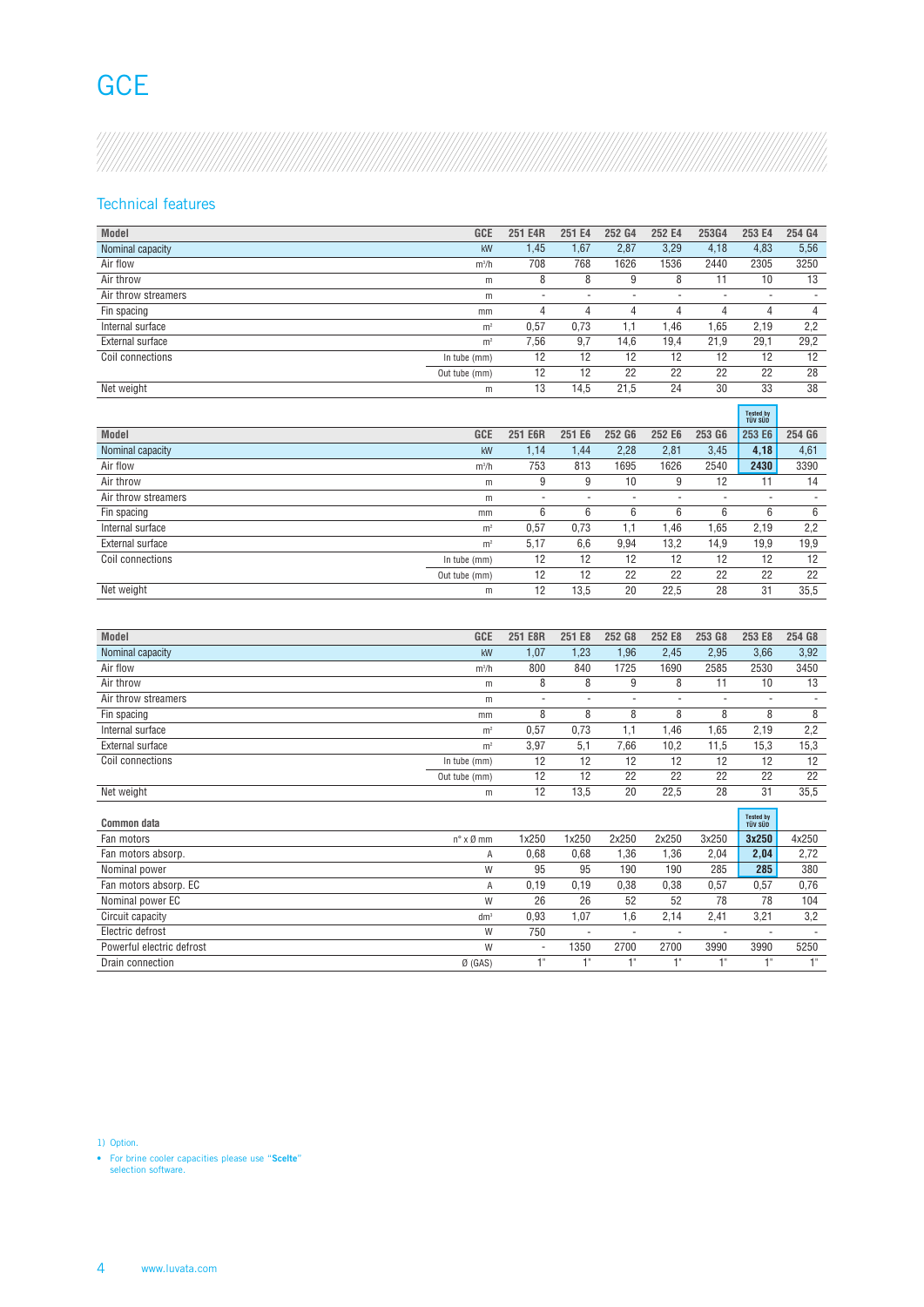### Unit coolers

| 254 E4         |                |                                    |                |                |                |                |                |                |                |                |                |                |                 |
|----------------|----------------|------------------------------------|----------------|----------------|----------------|----------------|----------------|----------------|----------------|----------------|----------------|----------------|-----------------|
|                | 311 F4         | 312 F4                             | 313 F4         | 314F4          | 351 E4         | 351A4          | 352 E4         | 352 A4         | 353 F4         | 353A4          | 354 F4         | 354 A4         | 355 A4          |
| 6,66           | 3,21           | 6,33                               | 9,66           | 12,77          | 3,92           | 4,83           | 7,99           | 9,92           | 13,20          | 15,05          | 17,20          | 19,97          | 24,28           |
| 3070           | 1500           | 3000                               | 4495           | 6000           | 2425           | 2235           | 4850           | 4472           | 7050           | 6710           | 9400           | 8950           | 11180           |
| 12             | 11             | 14                                 | 16             | 18             | 14             | 13             | 16             | 15             | 18             | 17             | 20             | 19             | 21              |
| $\sim$         | 18             | 22                                 | 22             | 23             | 20             | 18             | 23             | 22             | 26             | 25             | 29             | 28             | $\overline{29}$ |
| $\overline{4}$ | $\overline{4}$ | $\overline{4}$                     | $\overline{4}$ | $\overline{4}$ | $\overline{4}$ | $\overline{4}$ | $\overline{4}$ | $\overline{4}$ | $\overline{4}$ | $\overline{4}$ | $\overline{4}$ | $\overline{4}$ | $\overline{4}$  |
| 2,92           | 1,25           | 2,5                                | 3,75           | 5              | 1,19           | 1,79           | 2,38           | 3,58           | 4,48           | 5,37           | 5,97           | 7,16           | 8,95            |
| 38,8           | 16,5           | 33                                 | 49,5           | 66             | 15,25          | 22,9           | 30,5           | 45,8           | 59,5           | 68,7           | 79,2           | 91,6           | 114,5           |
| 16             | 12             | 12                                 | 16             | 22             | 12             | 12             | 16             | 16             | 22             | 22             | 22             | 28             | 28              |
| 28             | 22             | 28                                 | 28             | 28             | 22             | 22             | 28             | 28             | 28             | 35             | 35             | 42             | $\overline{42}$ |
| 41,5           | 20             | 34                                 | 47,5           | 61             | 22             | 26.5           | 41             | 48             | 58             | 63             | 77             | 83.5           | 103             |
|                |                |                                    |                |                |                |                |                |                |                |                |                |                |                 |
| 254 E6         | 311 F6         | 312 F6                             | 313 F6         | 314F6          | 351 E6         | 351A6          | 352 E6         | 352 A6         | 353 F6         | 353A6          | 354 F6         | 354 A6         | 355 A6          |
| 5,61           | 2,74           | 5,47                               | 8,28           | 10,97          | 3,26           | 4,31           | 6,75           | 8,85           | 11,20          | 13,29          | 15,10          | 17,70          | 21,41           |
| 3250           | 1595           | 3190                               | 4970           | 6390           | 2580           | 2430           | 5160           | 4850           | 7510           | 7280           | 9860           | 9705           | 12130           |
| 13             | 12             | 15                                 | 17             | 19             | 15             | 14             | 17             | 16             | 19             | 18             | 21             | 20             | 22              |
| $\sim$         | 19             | 23                                 | 23             | 24             | 21             | 19             | 24             | 23             | 27             | 26             | 30             | 29             | $30\,$          |
| 6              | 6              | 6                                  | 6              | 6              | 6              | 6              | 6              | 6              | 6              | 6              | 6              | 6              | $6\overline{}$  |
| 2,92           | 1,25           | 2,5                                | 3,75           | 5              | 1,19           | 1,79           | 2,38           | 3,58           | 4,48           | 5,37           | 5,97           | 7,16           | 8,95            |
| 26,5           | 11,3           | 22,6                               | 33,9           | 45,2           | 10,9           | 15,8           | 21,7           | 31,5           | 40,6           | 47,3           | 54,2           | 63             | 78,8            |
| 16             | 12             | 12                                 | 16             | 16             | 12             | 12             | 16             | 16             | 16             | 22             | 22             | 28             | 28              |
| 28             | 22             | 28                                 | 28             | 28             | 22             | 22             | 28             | 28             | 28             | 35             | 35             | 42             | 42              |
| 39             | 19             | 32,5                               | 45             | 58,5           | 21             | 25,5           | 39,5           | 46             | 55             | 60,5           | 74             | 80,5           | 97              |
|                |                | <b>Tested by</b><br><b>TÜV SÜD</b> |                |                |                |                |                |                |                |                |                |                |                 |
| 254 E8         | 311 F8         | 312 F8                             | 313 F8         | 314 F8         | 351 E8         | 351A8          | 352 E8         | 352 A8         | 353 F8         | 353A8          | 354 F8         | 354 A8         | 355 A8          |
| 4,92           | 2,48           | 4,96                               | 7,44           | 9,97           | 2,92           | 3,88           | 5,99           | 7,94           | 10,10          | 12,00          | 13,40          | 16,12          | 19,58           |
|                |                |                                    |                |                |                |                |                |                |                |                |                |                |                 |
| 3370           | 1650           | 3290                               | 4950           | 6580           | 2640           | 2500           | 5270           | 5000           | 7740           | 7510           | 10315          | 10000          | 12500           |
| 12             | 11             | 14                                 | 16             | 18             | 14             | 13             | 16             | 15             | 18             | 17             | 20             | 19             | 21              |
| $\sim$         | $\sim$         | 22                                 | 22             | 23             | 20             | 18             | 23             | 22             | 26             | 25             | 29             | 28             | 29              |
| 8              | 8              | 8                                  | 8              | 8              | 8              | 8              | 8              | 8              | 8              | 8              | 8              | 8              | $\overline{4}$  |
| 2,92           | 1,25           | 2,5                                | 3,75           | 5              | 1,19           | 1,79           | 2,38           | 3,58           | 4,48           | 5,37           | 5,97           | 7,16           | 8,95            |
| 26,01          | 8,65           | 17,3                               | 26             | 34,6           | 8,3            | 12,5           | 16,6           | 25             | 31,2           | 37,5           | 41,7           | 50             | 62,5            |
| 16             | 12             | 12                                 | 16             | 16             | 12             | 12             | 16             | 16             | 16             | 22             | 22             | 28             | 28              |
| 28             | 22             | 28                                 | 28             | 35             | 22             | 22             | 28             | 28             | 35             | 35             | 42             | 42             | 42              |
| 39             | 19             | 32,5                               | 45             | 58,5           | 21             | 25,5           | 39,5           | 46             | 55             | 60,5           | 75             | 81,5           | 98,5            |
|                |                | Tested by<br>TÜV SÜD               |                |                |                |                |                |                |                |                |                |                |                 |
| 4x250          | 1x315          | 2x315                              | 3x315          | 4x315          | 1x350          | 1x350          | 2x350          | 2x350          | 3x350          | 3x350          | 4x350          | 4x350          | 5x350           |
| 2,72           | 0,52           | 1,04                               | 1,56           | 2,08           | 0,96           | 0,96           | 1,92           | 1,92           | 2,88           | 2,88           | 3,84           | 3,84           | 4,80            |
| 380            | 110            | 220                                | 330            | 440            | 185            | 185            | 370            | 370            | 555            | 555            | 740            | 740            | 925             |
| 0,76           | $\sim$         | $\sim$                             | $\sim$         | $\sim$         | 0,87           | 0,87           | 1,74           | 1,74           | 2,61           | 2,61           | 3,48           | 3,48           | 4,35            |
| 104            | $\sim$         | $\sim$                             | $\sim$         | $\sim$         | 150            | 150            | 300            | 300            | 450            | 450            | 600            | 600            | 750             |
| 4,28           | 1,83           | 3,66                               | 5,49           | 7,32           | 1,76           | 2,64           | 3,52           | 5,28           | 6,49           | 7,92           | 8,64           | 10,56          | 13,2            |
| $\sim$         | $\sim$         | $\sim$                             | $\sim$         | $\sim$         | 1750           | 2250           | 3150           | 4050           | 4900           | 6300           | 6300           | 8100           | 9900            |
| 5250           | 1750           | 3150                               | 4900           | 6300           | 2000           | 2750           | 3600           | 4950           | 5600           | 7700           | 7200           | 9900           | 12100           |
| 1"             | 1"             | $1^{\circ}$                        | $1^{\circ}$    | 1"             | $1^{\circ}$    | $1^{\circ}$    | $-1$ "         | $1^{\circ}$    | 1"             | 1"             | $1^{\circ}$    | 1"             | $1^{\circ}$     |